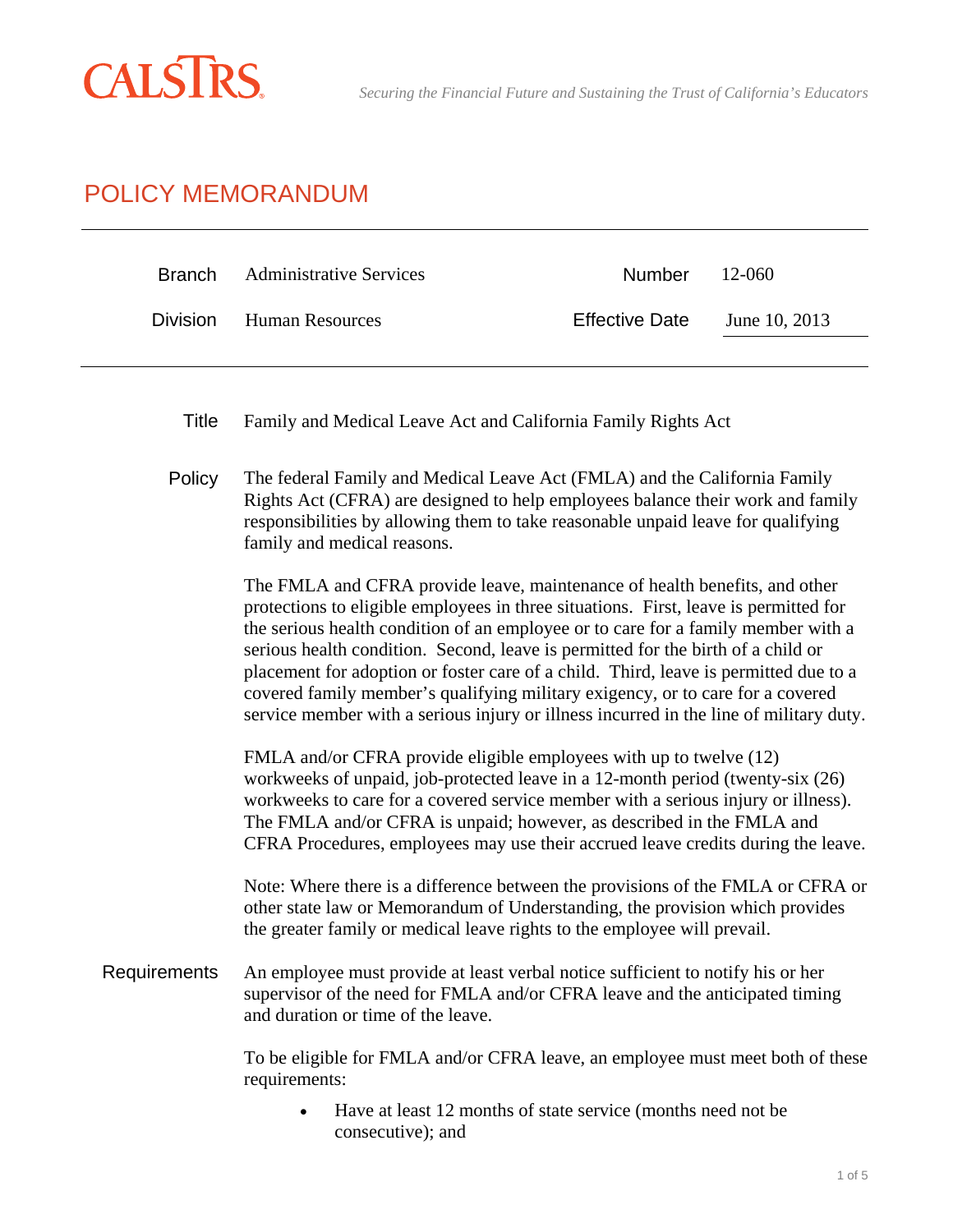• Worked at least 1,250 hours (actual time worked) during the 12-month period immediately preceding the commencement of the leave (hours need not be consecutive).

**Qualifying** FMLA and/or CFRA leave may be taken for the following events:

- **Events**
- For an employee's own serious health condition\* that makes the employee unable to perform the essential functions of his or her position.
- To care for an employee's family member\* (spouse, child, parent, domestic partner, or child of a domestic partner) with a serious health condition.
- Bonding Leave for the birth of an employee's child or to care for a newborn or the placement of a child with an employee in connection with the adoption or foster care of a child by an employee. The law limits the total number of workweeks of Bonding Leave which spouses are both entitled to if they work for the same employer for a total of 12 workweeks (combined between the spouses). In other words, spouses who both work for the State of California are only entitled to a combined total of 12 workweeks of FMLA and/or CFRA within a 12 month period for Bonding Leave. Spouses may be on Bonding Leave simultaneously. This leave entitlement expires 12 months after the birth or placement of the child.
- Qualifying Exigency\* Leave for an employee's family member who is a member of the Regular Armed Forces\* (spouse, child, or parent) who is deployed in a foreign country on covered active duty or called to active duty or a member of the reserve components of the Armed Forces, and retired members of the Regular Armed Forces or Reserves who are called upon in support of a contingency operation.
- Military Caregiver Leave to care for an employee's family member\* (spouse, child, parent or "next of kin") who is a covered service member\* of the Armed Forces and has a serious injury or illness incurred in the line of duty in a foreign country.

Qualifying Exigency and Military Caregiver Leave runs concurrently with other leave entitlements to which an employee may be entitled to under federal, state, or local law. If Military Caregiver Leave is taken concurrently with leave for another FMLA-qualifying reason, the leave will first be designated as Military Caregiver Leave.

\* *Refer to the FMLA and CFRA Procedures for definition of terms.*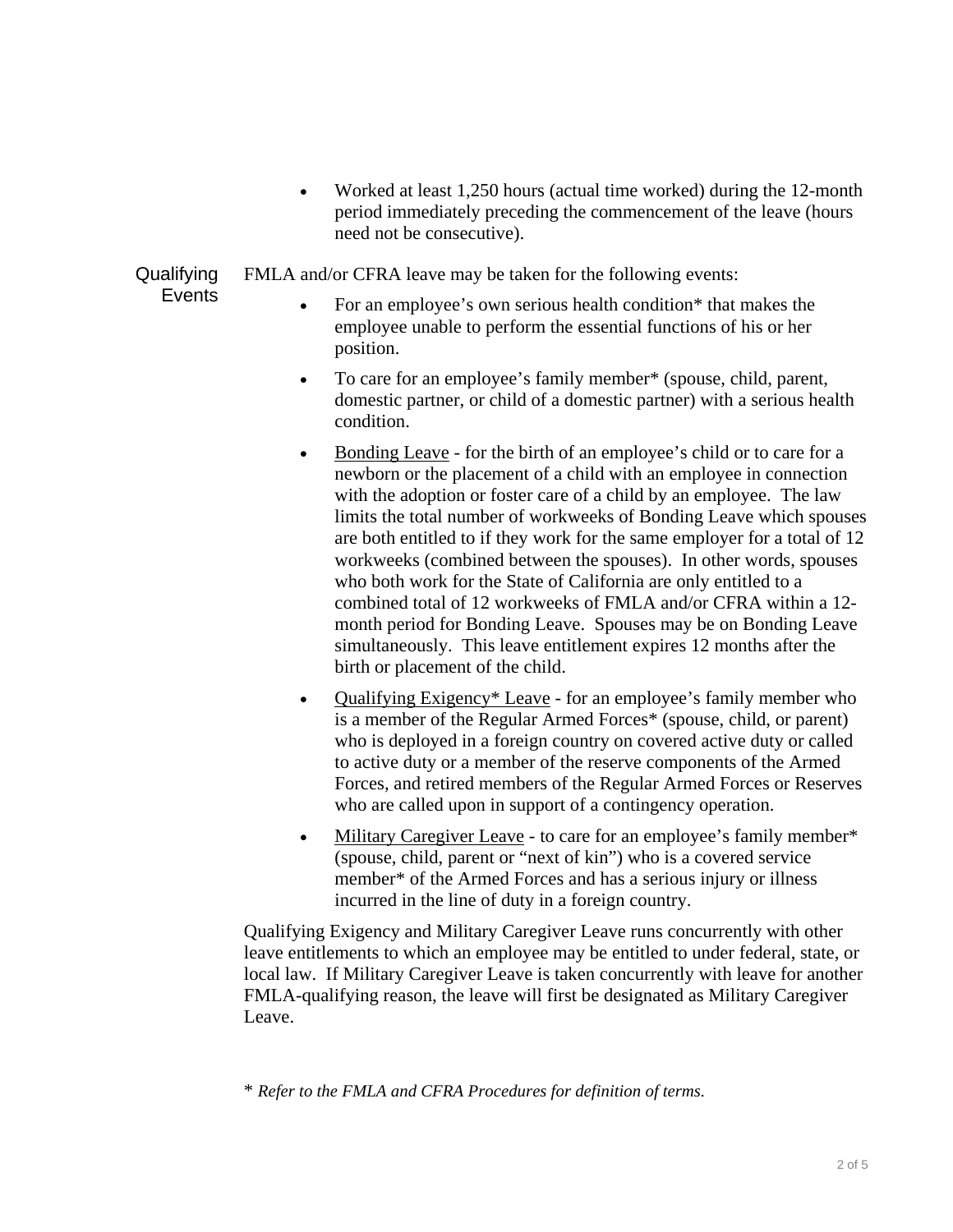Duration Employees are eligible to take up to 12 workweeks of FMLA and/or CFRA leave in a 12-month period. The 12-month period is based on a calendar year (January 1 through December 31). Each time an employee takes FMLA and/or CFRA leave, the remaining leave entitlement is any balance of the 12 workweeks which has not been used during the current calendar year. FMLA and/or CFRA may be taken in one 12-workweek stretch, or as further described below, intermittently in increments of one hour or more.

> If an employee takes multiple FMLA and/or CFRA leaves for different reasons, each will count towards the employee's maximum annual entitlement of 12 workweeks under each law. The time off may run concurrently with other legally required leaves of absence.

Example: In January, you take three weeks of FMLA and CFRA qualifying leave for your own serious health condition. In November, you take two weeks of FMLA and CFRA qualifying leave to care for your spouse who has a serious health condition. In this scenario, you have used five weeks of your 12-workweek entitlement for the current calendar year under both FMLA and CFRA (which run concurrently). On January  $1<sup>st</sup>$  of the next calendar year, you would begin with a new 12workweek entitlement of both FMLA and CFRA.

For Military Caregiver Leave, an employee may take up to 26 workweeks of leave during a single 12-month period to care for each injured or ill servicemember and/or injury or illness. The 12-month period begins on the first day of leave. Leave to care for an injured or ill servicemember, when combined with other FMLA-qualifying leave, may not exceed 26 workweeks in a single 12-month period. If an employee is eligible for leave to care for more than one servicemember or because of more than one injury or illness to the same servicemember within the same single 12-month period, the employee is limited to a total of 26 workweeks during that 12-month period. Any portion of the 26 workweeks of leave remaining at the end of the single 12-month period is forfeited.

Unless another covered reason applies, Qualifying Exigency Leave because of "short-notice" deployment may not exceed seven (7) calendar days, beginning on the date a covered military member is notified of an impending call or order to active duty.

Medical Certification or Leave **Substantiation** 

Employees requesting FMLA and/or CFRA leave will be required to provide a completed Certification of Health Care Provider which supports the need for leave due to a serious health condition affecting the employee, a covered family member, or a covered service member. The certification must be completed and returned within 15 calendar days after CalSTRS notifies the employee that the leave may qualify as FMLA and/or CFRA leave. A Health Care Provider\* must complete the certification. A diagnosis of the serious health condition is not requested nor required on the medical certification.

\* *Refer to the FMLA and CFRA Procedures for definition of term.*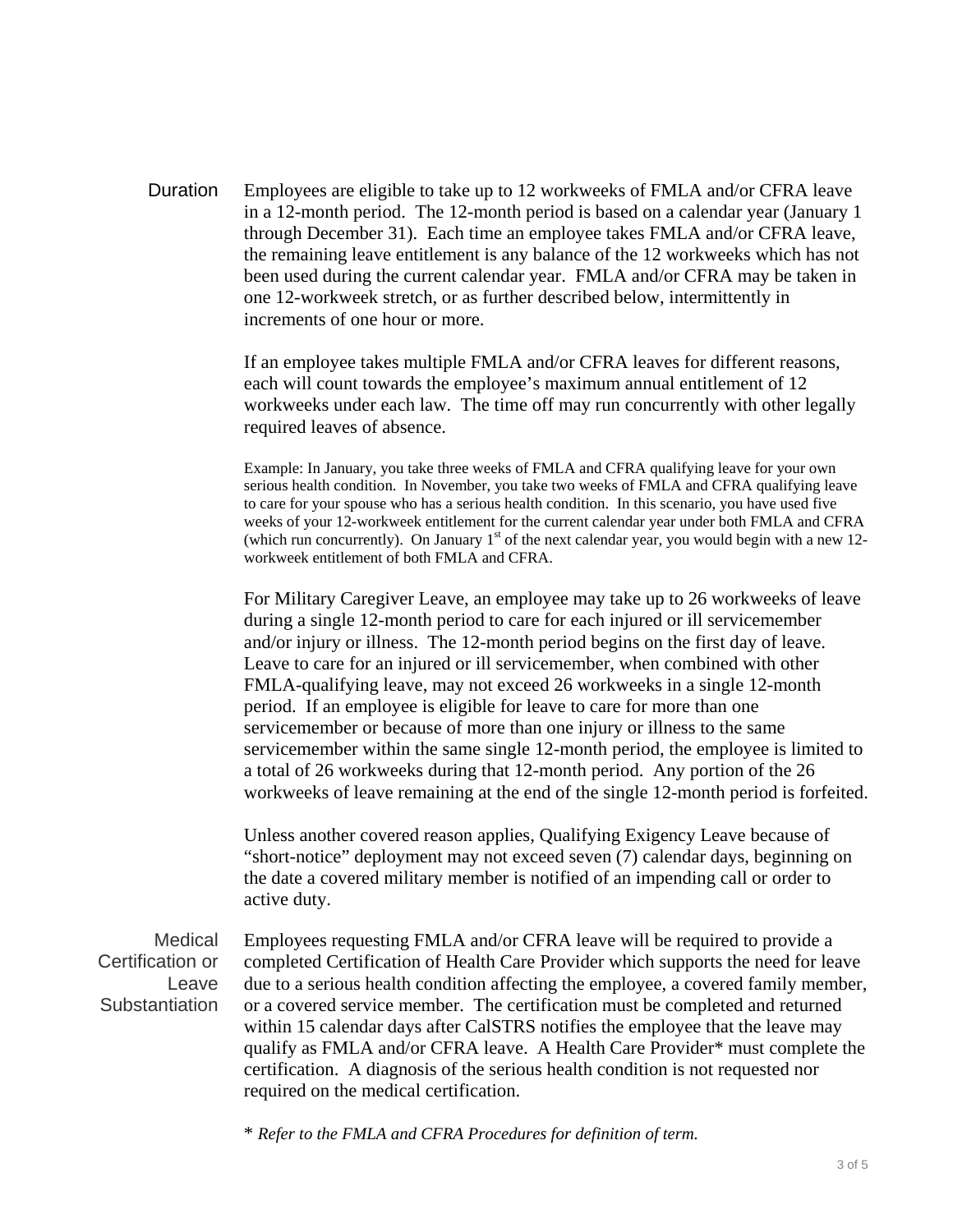If the medical certification is incomplete or insufficient, Human Resources may request the employee provide additional specific information to determine whether the employee is entitled to FMLA and/or CFRA leave.

CalSTRS, at its own expense, may request a second and/or third health care opinion if it has reason to doubt an employee's medical certification for his or her own serious health condition.

Employees who fail to provide a medical certification may have their FMLA and/or CFRA benefits delayed or denied.

Employees will be required to provide substantiation (sufficient documentation) for Bonding or Qualifying Exigency Leave.

If an employee requests leave because of a "qualifying exigency," CalSTRS may contact the Department of Defense to verify the covered military member is on or has been called to duty. Additionally, if an employee takes leave to meet with a third party, CalSTRS may contact the third party to verify the meeting and its purpose.

- Recertification Upon the expiration of the duration period for the employee's medical leave or as otherwise permitted by law, he or she may be required to obtain recertification if additional leave is requested. Failure to timely provide a complete and clear medical certification may be grounds for delay or denial of leave.
- Return to Work Return to Work/Fitness for Duty Release: Before an employee returns from leave for his or her own serious health condition, he or she may be required to obtain a release to "return to work" from his or her health care provider stating the employee is able to resume work.

Reinstatement: Unless otherwise required or permitted by law, upon return from FMLA and/or CFRA leave, the employee has the right to return to the same or equivalent position with equivalent pay, benefits and working conditions at the conclusion of the leave.

Reasonable Accommodation: If an employee is unable to perform the essential job functions of his or her position at the conclusion of FMLA and/or CFRA leave, the employee may be eligible for a reasonable accommodation. CalSTRS will engage in a timely, good faith, and interactive process with the employee to determine an effective reasonable accommodation. Refer to CalSTRS Reasonable Accommodation Policy for details.